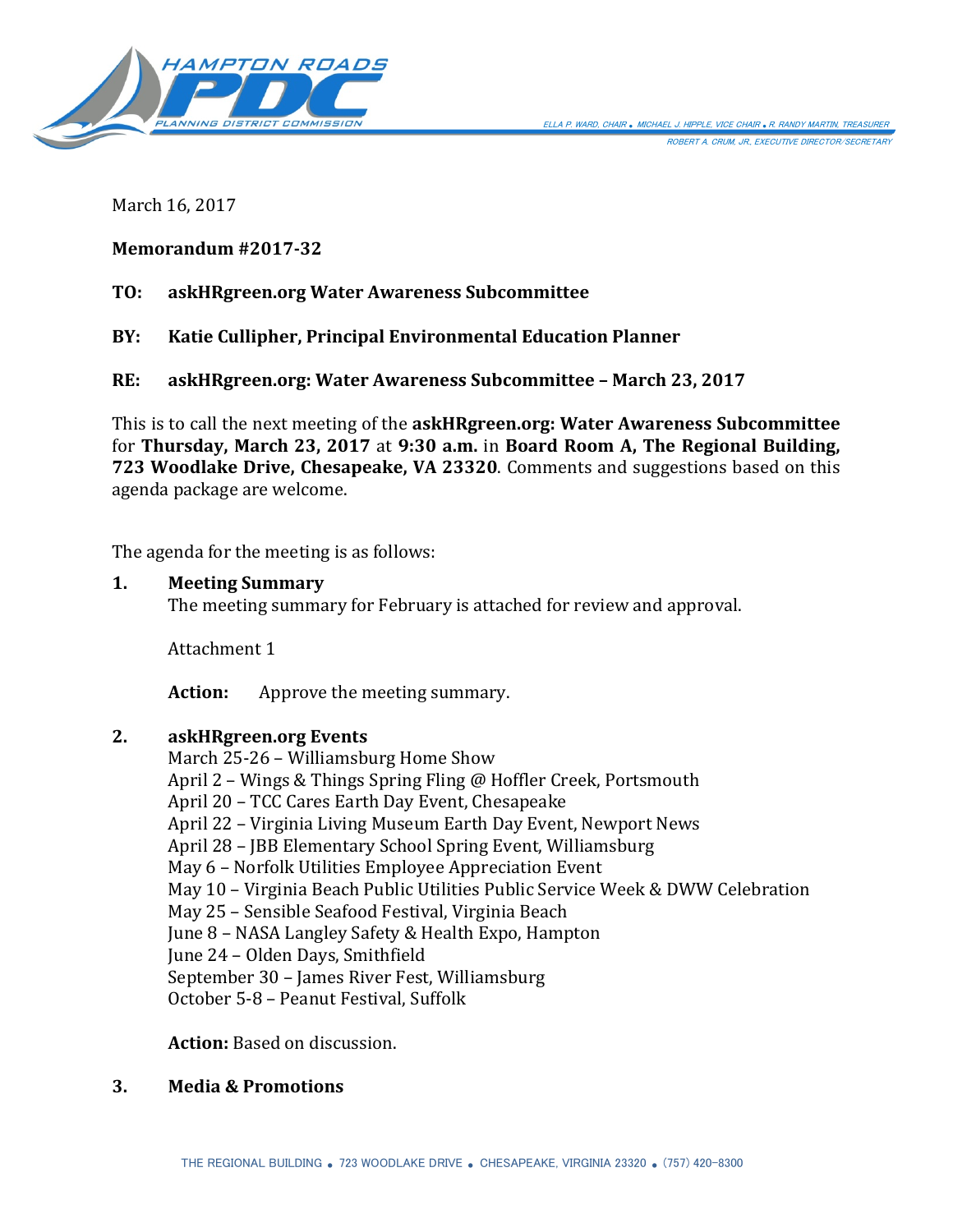*Rainy Day Sidewalk Campaign -* The Committee should continue discussion of the rainy day sidewalk messaging joint campaign.

*The Committee's Spring TV Media Schedule is as follows:*

- o March 20-26 Fix a Leak (TV, targeted display, native content ads, Facebook, WTKR.com)
- o May 8-14 Value of Water (TV, targeted display, native content ads, Facebook, WTKR.com)
- o May 22-28 Infrastructure (TV, targeted display, native content ads, Facebook, WTKR.com)

**Action:** Based on discussion.

**4. askHRgreen.org Website Redesign Project** – The Committee should discuss what information should live in the locality sections of the website and their picks for the top six "tips" to be included in the new site. Attached are some sample tip cards that were previously developed for reference.

Attachment 4A, 4B

**Action:** Based on discussion.

## **5. H2O Promotion**

The Committee should continue to discuss ways to promote/encourage donations to the H2O Program. HRPDC staff can provide any resources that are needed.

**ACTION:** Based on discussion.

## **6. Staff Reports**

*Budget* – The current FY17 budget is attached for review.

*Green Learning Guide 2.0* – HRPDC staff will provide information on plans to produce a new Green Learning Guide targeted to Elementary-aged students.

Attachment 6

**Action:** Based on discussion.

**Next Meeting:** Thursday, April 27, 2017 at the HRPDC office in Chesapeake.

krc/sl